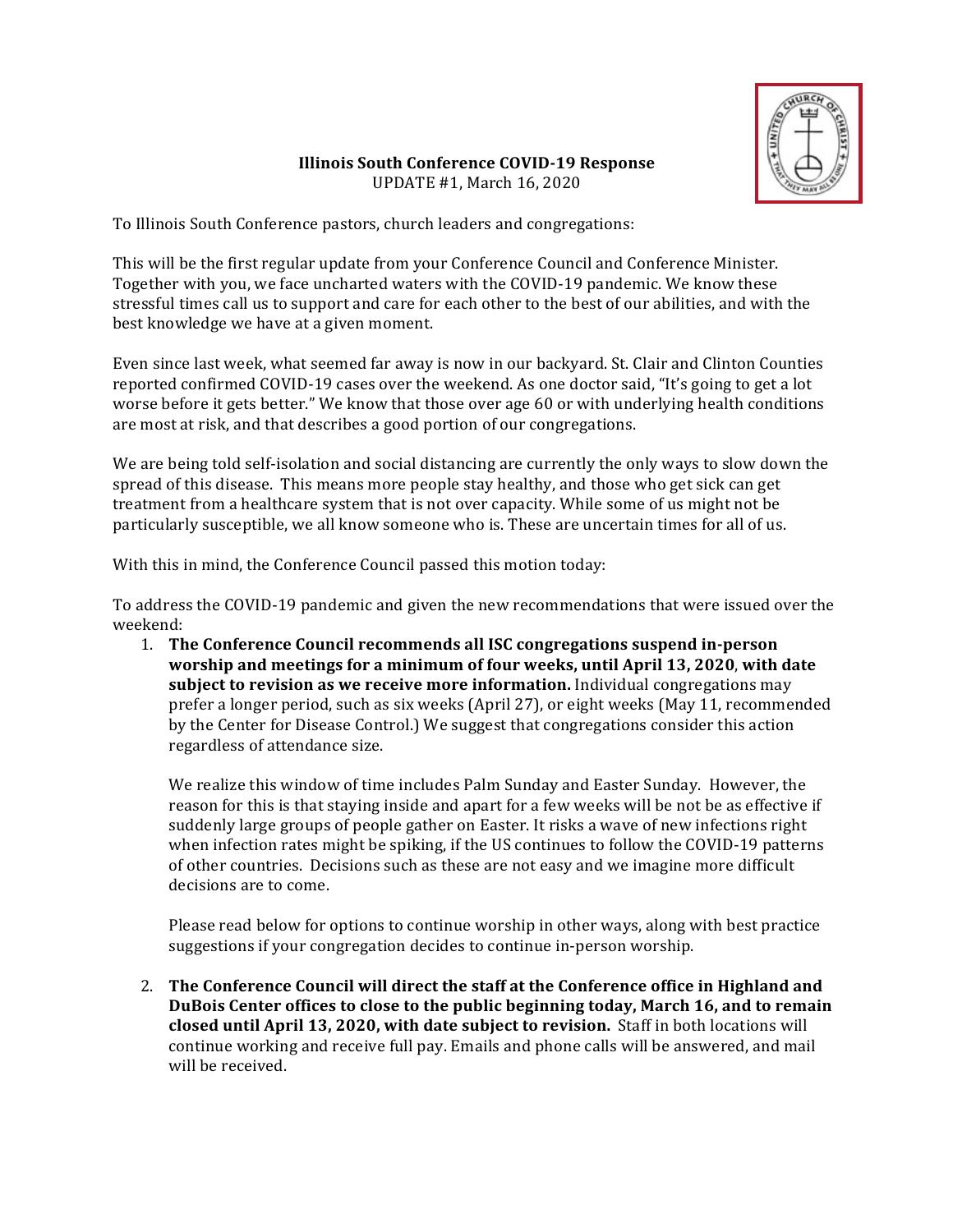All events at DuBois Center will be cancelled through April 13. At this time, we do not have a full picture of the summer camp situation. We encourage campers to continue to register. If we need to cancel future events, we will fully refund all camp or event fees.

3. The Conference Council directs all Conference committees, teams, and task forces to suspend in-person meetings until April 13, 2020, with date subject to **revision.**

If your committee/team members have the ability, you can use video (ZOOM) or teleconferencing to hold meetings. Other options are meetings by email and the good old telephone. 

## *For churches who are suspending in-person worship:*

If you do not currently stream your worship services, do not worry. A ZOOM account for a church is \$15 a month, and it works on a smartphone, tablet, or computer. You simply create a meeting, or worship space in this case, that congregants can connect to with audio, video, or both. No computer or social media account required. Our Conference Minister, Rev. Shana Johnson, will be holding an online basic training session on this if you are new to ZOOM. https://zoom.us

Pastors, you can preach, lead prayer and still connect with your congregations during this time. You do not have to be perfect to share the Good News from your phone.

Pastors will be working overtime during this health crisis, but congregations can help by calling or texting one another. Social distancing does not have to mean mental isolation, so check in on people frequently.

Ask congregants to continue to support the congregation financially, through online giving if you use that, or by mailing checks to the church. So many people will need financial help through this crisis, and our churches must be strong to fill that need.

## *For churches continuing in-person worship:*

Practice social distancing- no passing of the peace, handshakes, hugging, or sitting within six feet of another person.

Door handles and pews should be wiped down with disinfectant before and after services. Refrain from using hymnals, or disinfect them before and after services as well.

Prop exterior and bathroom doors open, so no one has to touch handles.

Encourage anyone who is sick, or in a vulnerable risk group to stay home.

Ask congregants to continue to support the congregation financially, through online giving if you use that, or by mailing checks to the church. Even if you have in-person services, you should expect dramatically reduced attendance.

Care for your hourly workers including secretarial staff, musicians, and other staff affected by suspending in person worship, meetings, and events.